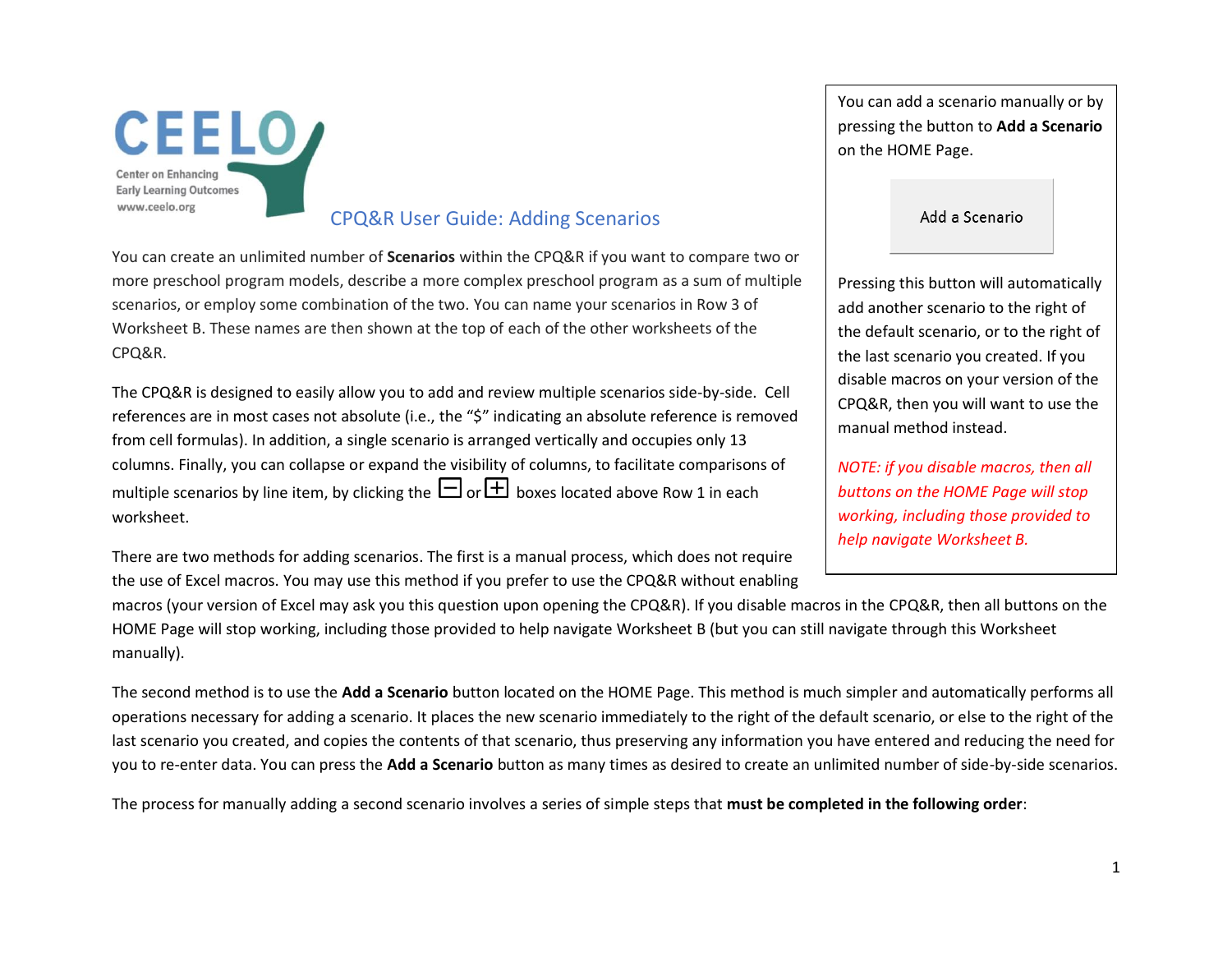- 1. Highlight Columns D-P in the Implementation Plan in Worksheet B,
- 2. Copy these Columns and paste them in Columns Q-AC.
- 3. Repeat these Steps 1 & 2 in the following worksheets in the order shown below:
	- a. Worksheet D (this should **always follow** the steps for Worksheet B),
	- b. Worksheet E,
	- c. Worksheet F,
	- d. Worksheet A.

When performed correctly, the new set of Annual Schedule Tables in Worksheet D is linked to the corresponding new columns in the Implementation Plan in Worksheet B. This information then feeds the corresponding new scenarios copied and pasted in Worksheets E & F. The modeling output for the new scenario is summarized in Worksheet A. You do not need to perform any copy-and-paste steps on the HOME Page or on the Demographic Tables in Worksheet C.

The manual process described above can be repeated as many times as desired to create an unlimited number of side-by-side scenarios. For example, a third scenario would occupy Columns AD-AP. You can also add more than one scenario simultaneously by pasting several adjacent scenarios in Worksheet B, then repeating this operation in Worksheet D, etc.

If the user deviates from this order described above, error values may result. The occurrence of error values is a sign that you should delete the new columns and start again. In addition, you should take care to ensure the same columns are copied and pasted in each worksheet; if you copy different column ranges, then the CPQ&R formulas may not reference the correct cells between worksheets. Finally, it is important that you copy the entire column range listed above (in the first scenario this is Columns D-P). Column D, for example, contains the logic required for the "Assumptions Complete?" feature in Worksheet A and the green/red indicators on the HOME Page.

Before copying additional scenarios to the right, it is recommended that users first complete their review and editing of input assumptions in the first scenario. This lessens the need to manually re-enter assumptions in each scenario that is added.

The CPQ&R employs "grouped" columns and rows to facilitate viewing and navigation within the Excel worksheets. After creating additional scenarios, the you can hide columns so that only the "Total" columns are showing. This can help your to easily compare a large number of scenarios side by side. *Grouping* is an Excel utility that allows the user to hide rows or columns by clicking on the  $\Box$  boxes shown above certain columns or to the left of certain rows on a worksheet. Upon clicking this box, the symbol will change to  $\boxplus$  and the grouped columns or rows will be hidden. Clicking the symbol again will unhide the rows or columns.